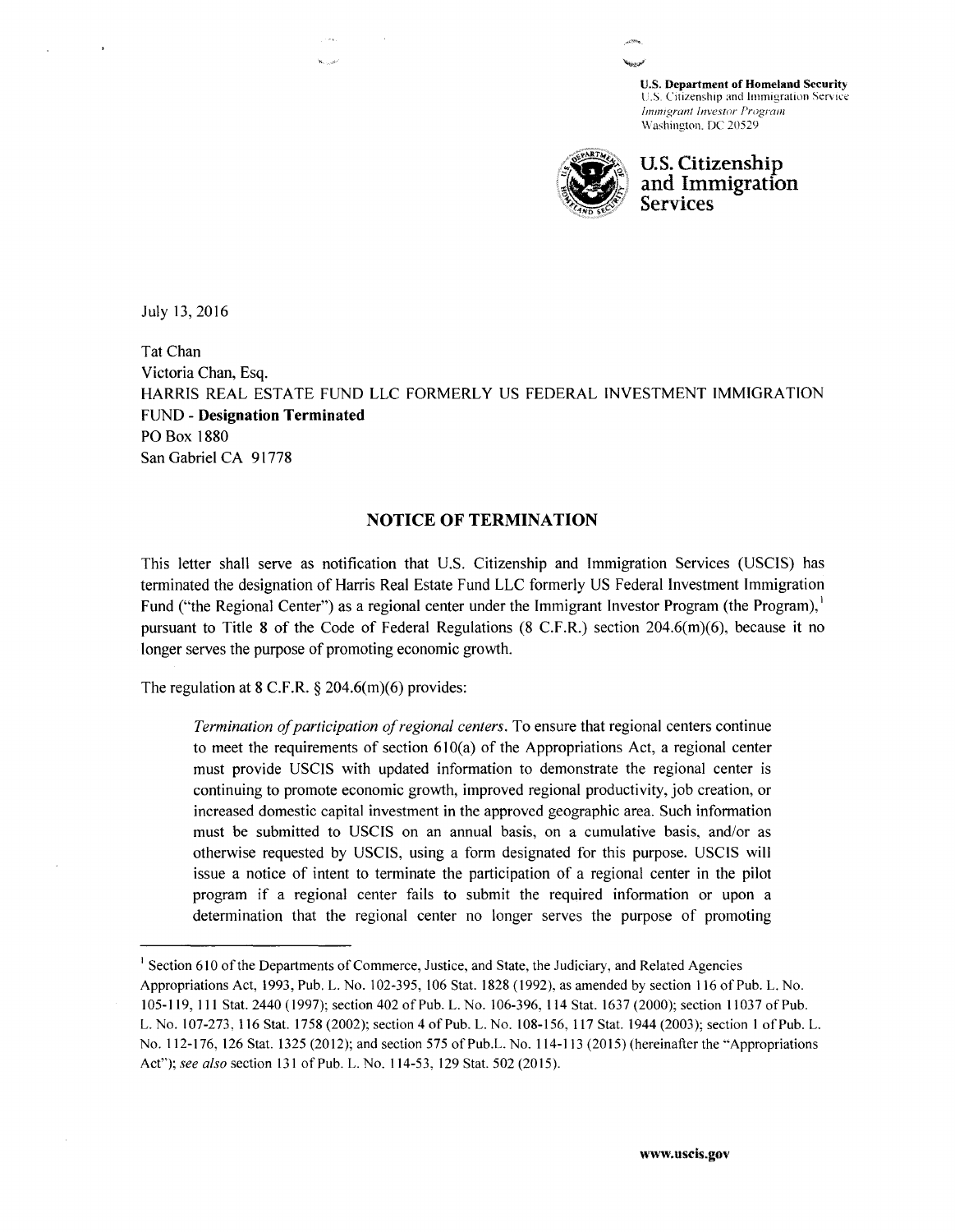Harris Real Estate Fund LLC (formerly US Federal Investment Immigration Fund)- **Designation Terminated**  101115250222 RCWI115250222 Page 2

 $\mathbf{q}_{\mathbf{q},\mathbf{q}}$  .

 $\ddot{\phantom{a}}$ 

economic growth, including increased export sales, improved regional productivity, job creation, and increased domestic capital investment. The notice of intent to terminate shall be made upon notice to the regional center and shall set forth the reasons for termination. The regional center must be provided 30 days from receipt of the notice of intent to terminate to offer evidence in opposition to the ground or grounds alleged in the notice of intent to terminate. If USCIS determines that the regional center's participation in the Pilot Program should be terminated, USCIS shall notify the regional center of the decision and of the reasons for termination. As provided in 8 C.F.R. 103.3, the regional center may appeal the decision to USCIS within 30 days after the service of notice.

On April 5, 2016, USCIS issued a Notice of Intent to Terminate (NOIT), which provided the Regional Center 30 days from receipt of the notice to address the bases for termination stated in the NOIT. In the NOIT, USCIS stated that it intended to terminate the Regional Center due to failure to promote economic growth.

On May 9, 2016, USCIS received a one page response to the NOIT sent by the Regional Center's counsel.<sup>2</sup>. In the response, the Regional Center concedes it has not fulfilled its designated purpose but request an extension to demonstrate economic growth. After reviewing the response and the evidence submitted, USCIS has determined that the Regional Center has not overcome the deficiencies raised in the NOIT for the reasons stated below.

#### **Reasons for Termination**

### **A. Failure to Demonstrate Promotion of Economic Growth**

Under 8 C.F.R. § 204.6(m)(6), "USCIS will issue a notice of intent to terminate ... upon a determination that the regional center no longer serves the purpose of promoting economic growth, including increased export sales, improved regional productivity, job creation, and increased domestic capital investment."

As stated in the NOIT, USCIS intends to terminate the Regional Center's participation as a regional center in the Program because it no longer serves the purpose of promoting economic growth. The Regional Center's I-924A filings do not report any EB-5 capital investment or job creation for fiscal years 2013, 2014, or 2015. In addition, although USC IS designated the Regional Center as a regional center on July 19, 2013, the I-924A filings do not report any approved Form I-526s, Immigrant Petitions by Alien Entrepreneurs, or I-829s, Petition by Entrepreneur to Remove Conditions, for petitioners who have made or are actively in the process of making investments associated with the Regional Center. Moreover, as of the date of this notice, USCIS records indicate that no I-526 or I-829 petitions are pending for investments associated with the Regional Center.

<sup>&</sup>lt;sup>2</sup> USCIS notes that counsel recently informed USCIS via U.S. mail and email on March 14, 2016, that counsel was adding herself as principal to the Regional Center effective March 14, 20 16.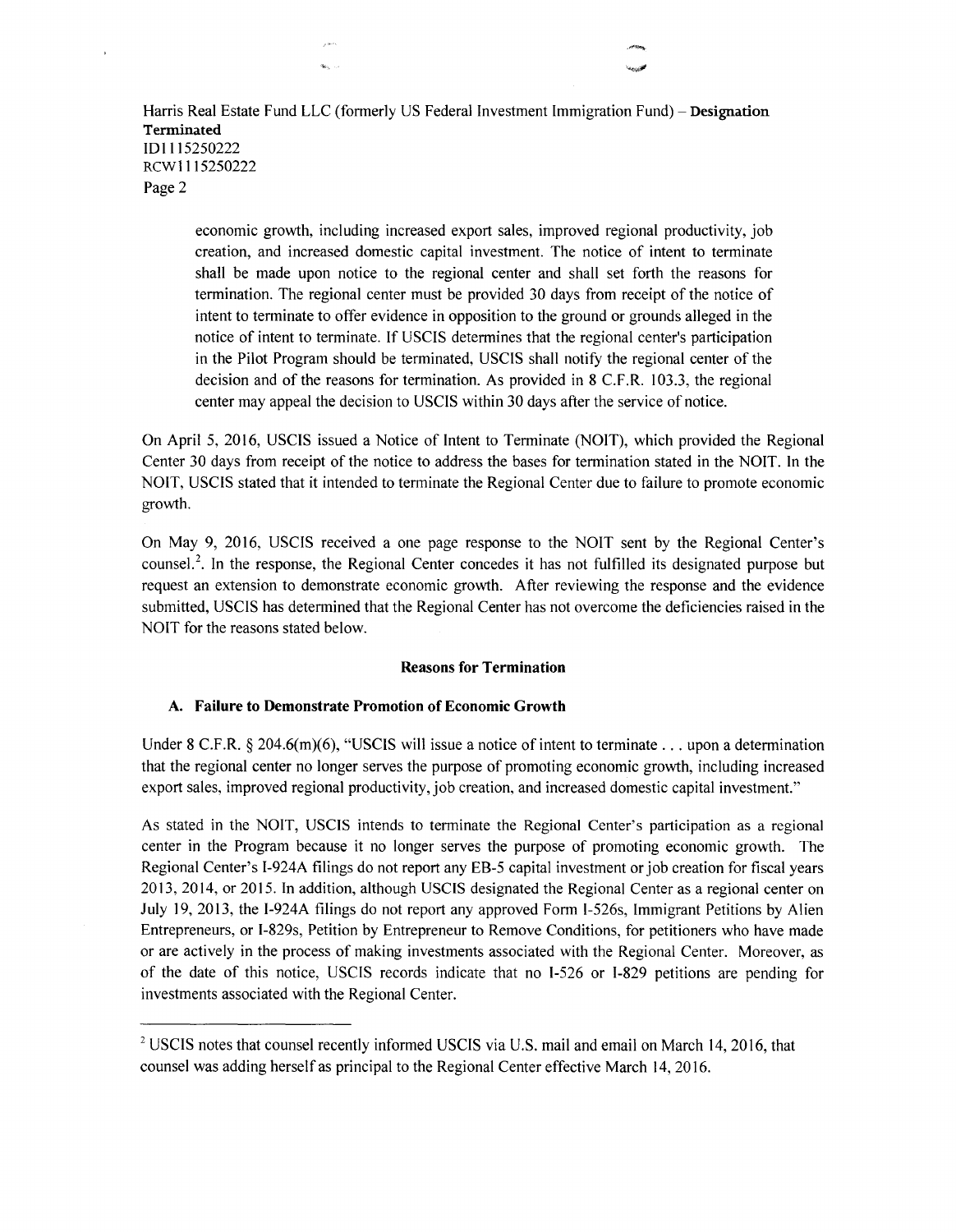## Harris Real Estate Fund LLC (formerly US Federal Investment Immigration Fund)- **Designation Terminated**  101115250222 RCW 1115250222 Page 3

.<br>Seriaa

On May 9, 2016, USCIS received a one page response to the NOIT sent by the Regional Center's counsel.<sup>3</sup> In the letter, counsel states that, despite the fact that "the Regional Center's I-924A filings for 2013, 2014, and 2015 do not report any EB-5 capital investment or job creation for fiscal years 2013 to 20 15" the Regional Center requests a "6 to 12-month extension" "to bring the regional center to serve its designated purpose." In the alternative, counsel requests voluntarily withdraw from the program.

·~·

Along with the letter requesting an extension, counsel provided no evidence to demonstrate that the Regional Center will promote economic growth in six months, in twelve months or at any time in the future. Further, the Regional Center has offered no evidence in opposition to the grounds alleged in the NOIT. Additionally, USCIS notes counsel's request to withdrawn from the program. The mechanism to end a regional center's designation, whether initiated by the regional center or USCIS, is termination of the designation.

In the absence of evidence of increased export sales, improved regional productivity, job creation, or increased domestic capital investment, USCIS concludes that the Regional Center no longer serves the purpose of promoting economic growth, and the Regional Center's participation in the Program is terminated.

#### **Procedure to Appeal the Decision to Terminate**

If the Regional Center disagrees with this decision, or if the Regional Center has additional evidence that shows this decision is incorrect, the Regional Center may file a motion or an appeal to this decision by filing a completed Form I-290B, Notice of Appeal or Motion, along with the appropriate filing fee. A copy is enclosed. The Regional Center may also include a brief or other written statement and additional evidence in support of the motion or appeal. The Form I-290B must be filed within 33 days from the date of this notice. If a motion or appeal is not filed within 33 days, this decision is final.

| If using U.S Postal Service | If using USPS Express Mail/Courier |
|-----------------------------|------------------------------------|
| <b>USCIS</b>                | <b>USCIS</b>                       |
| $\vert$ P.O. Box 660168     | Attn: I-290B                       |
| Dallas, TX 75266            | 2501 S. State Highway 121 Business |
|                             | Suite 400                          |
|                             | Lewisville, TX 75067               |

The completed Form I-290B and supporting documentation with the appropriate filing fee should be sent to:

<sup>&</sup>lt;sup>3</sup> USCIS notes that counsel recently informed USCIS via U.S. mail and email on March 14, 2016, that counsel was adding herself as principal to the Regional Center effective March 14, 2016.